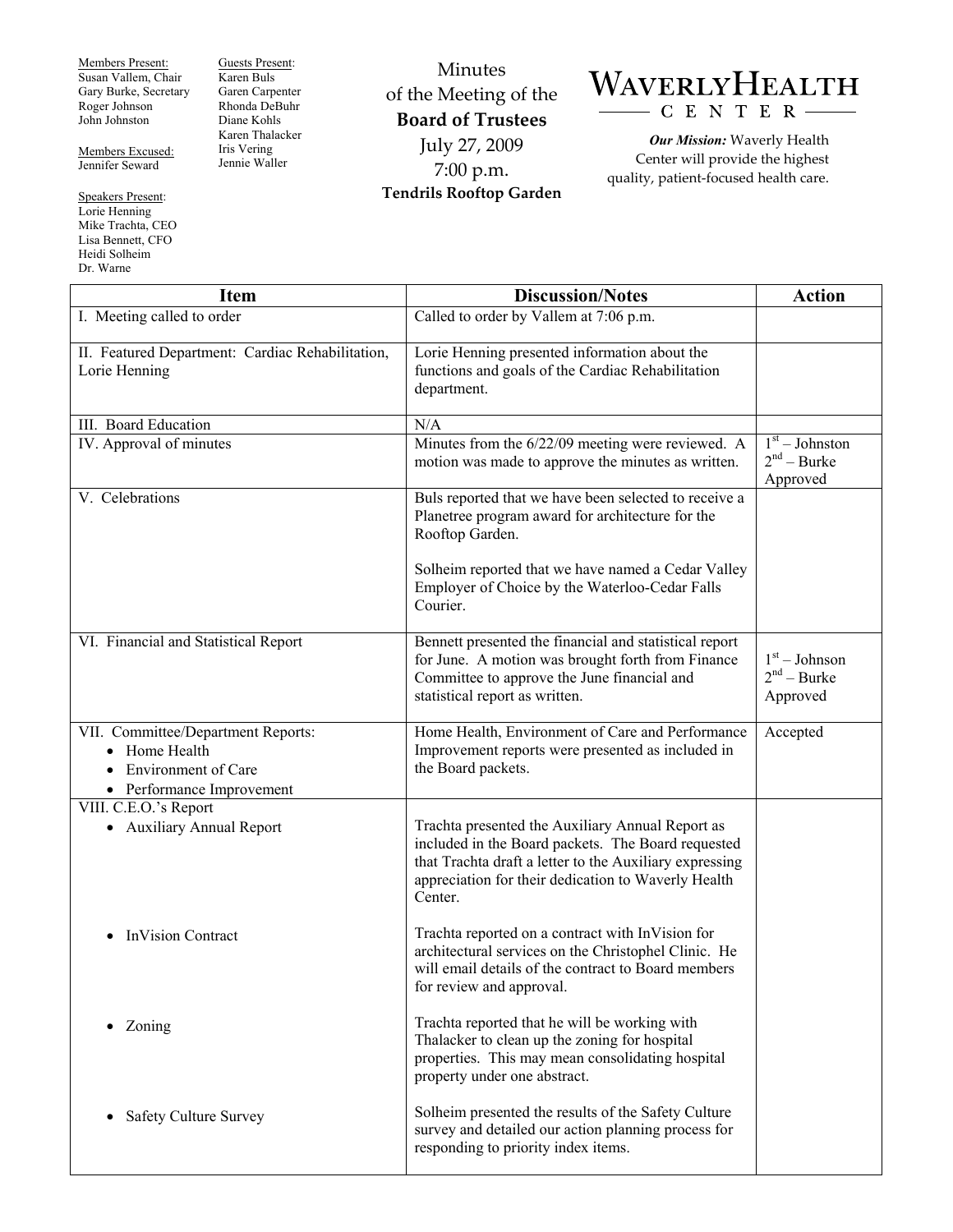| IX. Medical Staff                                                                                                                                                                                                                                                                                                                                                                                                                                                                                                                                                                                                                                  | Dr. Warne reported that the Executive Committee of<br>the Medical Staff met on 7/20/09. She noted that Dr.<br>Bell has resigned from her role as Secretary/<br>Treasurer of the Medical Staff due to personal<br>reasons. An election to replace her will be held at<br>the August Medical Staff meeting. Dr. Warne<br>reported that credentialing and privileging items<br>were reviewed as listed on this agenda and<br>recommended for approval.<br>Trachta reported that we had the beta site kick-off for<br>McKesson's Computerized Physician Order Entry<br>(CPOE). He noted that we are one of three beta sites<br>in the country. |                                                 |
|----------------------------------------------------------------------------------------------------------------------------------------------------------------------------------------------------------------------------------------------------------------------------------------------------------------------------------------------------------------------------------------------------------------------------------------------------------------------------------------------------------------------------------------------------------------------------------------------------------------------------------------------------|--------------------------------------------------------------------------------------------------------------------------------------------------------------------------------------------------------------------------------------------------------------------------------------------------------------------------------------------------------------------------------------------------------------------------------------------------------------------------------------------------------------------------------------------------------------------------------------------------------------------------------------------|-------------------------------------------------|
| X. Press Ganey Patient Satisfaction Survey<br>Reports - Heidi Solheim                                                                                                                                                                                                                                                                                                                                                                                                                                                                                                                                                                              | Solheim presented the Press Ganey patient<br>satisfaction survey results for the quarter ending June<br>30th. She noted that we have changed our mailing<br>rates for surveys (except for inpatient – which will<br>remain at 100%), and will move to semi-annual<br>reports instead of quarterly reports.                                                                                                                                                                                                                                                                                                                                 |                                                 |
| XI. Old Business                                                                                                                                                                                                                                                                                                                                                                                                                                                                                                                                                                                                                                   | None.                                                                                                                                                                                                                                                                                                                                                                                                                                                                                                                                                                                                                                      |                                                 |
| XII. New Business<br>• Temporary to Provisional Appointment on<br>Medical Staff:<br>Benjamin May, M.D. - Courtesy,<br>Radiology, NightHawk Radiology<br>Services<br>Provisional to Regular Status on Medical<br>Staff:<br>Rajeev Anugu, M.D. - Consulting,<br>Radiology, CVMS<br>Deniz Bastug, M.D. - Consulting,<br>٠<br>Plastic Surgery, Renaissance Plastic<br>Surgery<br>Shelley Hogue, DPM - Courtesy,<br>п<br>Podiatry Resident, Covenant<br>Wissam Jaber, M.D. - Consulting,<br>Е<br>Cardiology, CVMS<br>Elvia Vallejo, M.D. - Consulting, OB-<br>٠<br>Gyn, Allen<br>David Visokey, D.O. - Consulting,<br>٠<br>Pulmonary Medicine, Covenant | Trachta presented privileging items as individually<br>listed at left. The files have been reviewed by the<br>Executive Committee of the Medical Staff. The<br>Executive Committee recommends approval. A<br>motion was made to approve all privileging items as<br>individually considered and recommended by the<br>Executive Committee of the Medical Staff.                                                                                                                                                                                                                                                                            | $1st - Johnston$<br>$2nd - Johnson$<br>Approved |
| Revised Privilege Listings:<br>٠<br>Orthopedic Surgery<br>Pediatrics<br>п<br>Medical Spa<br>٠<br>New/Revised Policies:                                                                                                                                                                                                                                                                                                                                                                                                                                                                                                                             | Trachta presented the revised privilege listings as<br>listed at left, Orthopedic Surgery and Pediatric<br>privilege listings were included in the Board packets.<br>Medical Spa privileges were distributed at the<br>meeting. The forms have been reviewed and are<br>recommended for approval by the Executive<br>Committee of the Medical Staff. A motion was<br>made to approve the revised privilege listing as<br>presented.<br>Trachta presented the new/revised policy statements                                                                                                                                                 | $1st - Burke$<br>$2nd - Johnson$<br>Approved    |
| Accessibility of the Medical Record<br>٠<br>for Patient Care<br>Electronic Medical Record Quality<br>٠<br>Review                                                                                                                                                                                                                                                                                                                                                                                                                                                                                                                                   | as listed at left, and included in the Board packets.<br>The Red Flags Identity Theft Prevention Program<br>was distributed for review. The policies have been<br>reviewed by the Executive Committee of the Medical                                                                                                                                                                                                                                                                                                                                                                                                                       |                                                 |